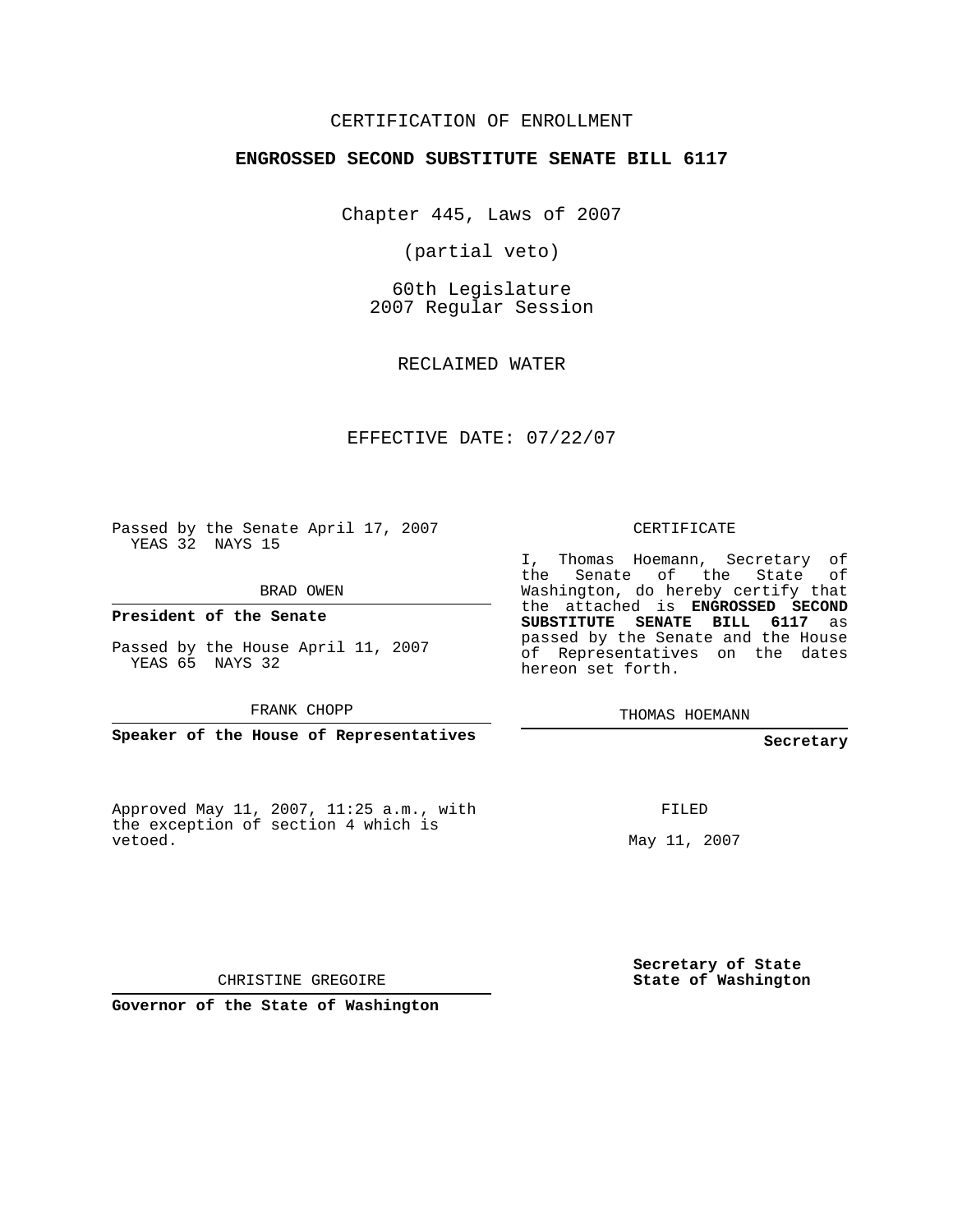## **ENGROSSED SECOND SUBSTITUTE SENATE BILL 6117** \_\_\_\_\_\_\_\_\_\_\_\_\_\_\_\_\_\_\_\_\_\_\_\_\_\_\_\_\_\_\_\_\_\_\_\_\_\_\_\_\_\_\_\_\_

\_\_\_\_\_\_\_\_\_\_\_\_\_\_\_\_\_\_\_\_\_\_\_\_\_\_\_\_\_\_\_\_\_\_\_\_\_\_\_\_\_\_\_\_\_

AS AMENDED BY THE HOUSE

Passed Legislature - 2007 Regular Session

## **State of Washington 60th Legislature 2007 Regular Session**

**By** Senate Committee on Ways & Means (originally sponsored by Senators Fraser, Poulsen, Rockefeller, Marr, Kohl-Welles and Kline)

READ FIRST TIME 03/05/07.

 AN ACT Relating to reclaimed water; amending RCW 90.46.005, 90.46.120, 90.46.130, 90.82.043, 90.54.020, and 90.54.180; amending 2006 c 279 s 3 (uncodified); adding new sections to chapter 90.46 RCW; and creating new sections.

BE IT ENACTED BY THE LEGISLATURE OF THE STATE OF WASHINGTON:

 NEW SECTION. **Sec. 1.** (1) Since the 1992 enactment of the reclaimed water act, the value of reclaimed water as a new source of supply has received increasing recognition across the state and across the nation. New information on the matters in this section has increased awareness of the need to better manage, protect, and conserve water resources and to use reclaimed water in that process. The legislature now finds the following:

 (a) Global warming and climate change. Global warming has reduced the volume of glaciers in the North Cascade mountains to between eighteen to thirty-two percent since 1983, and up to seventy-five percent of the glaciers are at risk of disappearing under projected temperatures for this century. Mountain snow pack has declined at virtually every measurement location in the Pacific Northwest, reducing the proportion of annual river flow to Puget Sound during summer months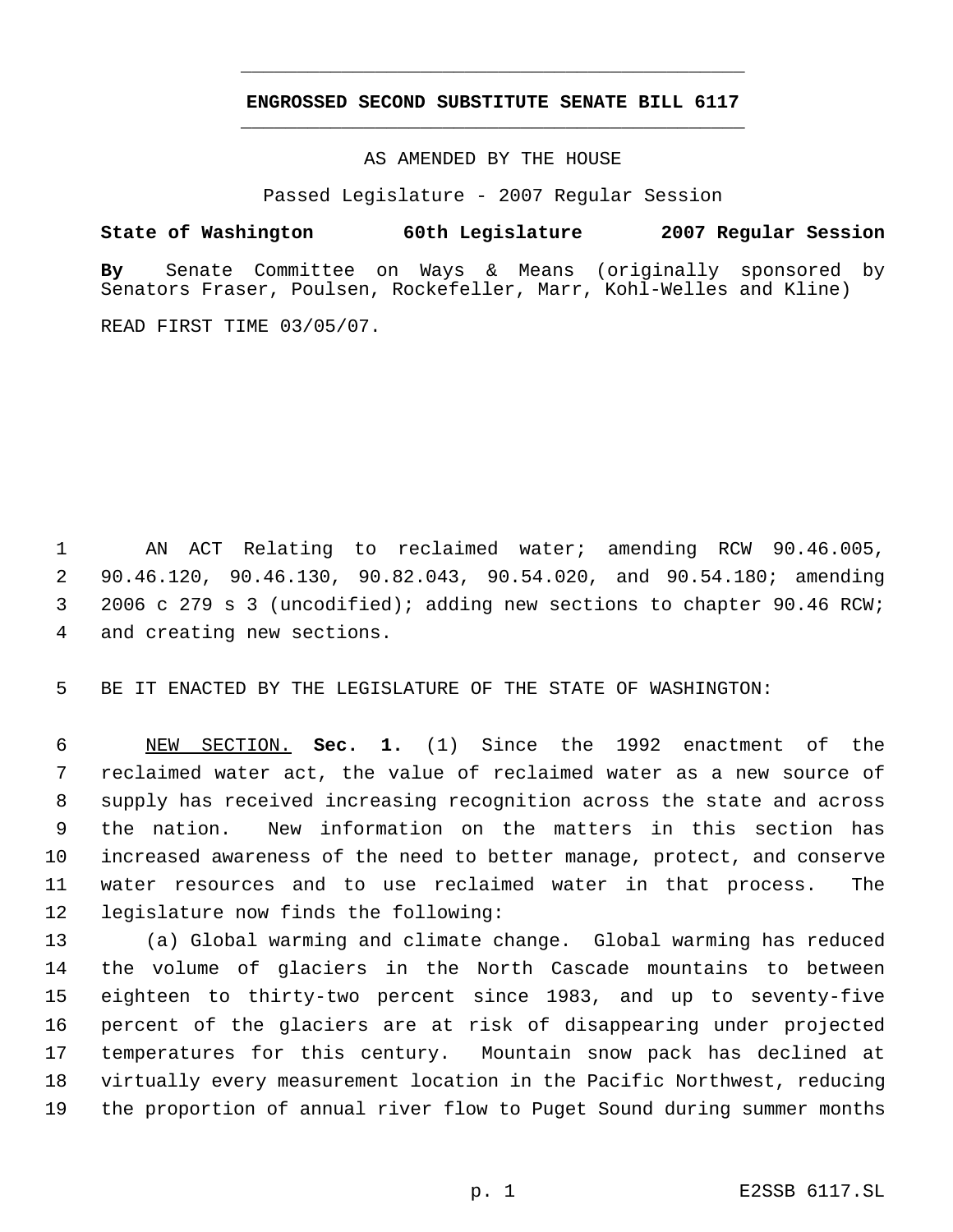by eighteen percent since 1948. Global warming has also shifted peak stream flows earlier in the year in watersheds covering much of Washington state, including the Columbia river basin, jeopardizing the state's salmon fisheries. The state's recent report on the economic impacts of climate change indicate that water resources will be one of the areas most affected, and that many utilities may need to invest major resources in new supply and conservation measures. Developing and implementing adaptation strategies, such as water conservation that includes the use of reclaimed water, can extend existing water supply systems to help address the global warming impacts. In particular, because reclaimed water uses existing sources of supply and fairly constant base flows of wastewater, it has year-round dependability, without regard to any given year's climate variability. This is particularly important during summer months, when outdoor demands peak and stream flows are critical for fish.

 (b) Puget Sound. The governor has initiated a Puget Sound partnership, with a request for an initial strategy to address high priority problems. In December, the partnership delivered a strategy that includes expanded use of reclaimed water both in order to improve the Puget Sound's water quality by reducing wastewater discharges and by replacing current sources of supply for nonpotable uses that detrimentally affect stream flows and habitat.

 (c) Salmon recovery. The federal fisheries services recently approved a salmon recovery plan for the Puget Sound, which was developed across multiple watersheds by numerous local governments, tribal governments, and other parties to achieve sustainable populations of salmon and other species. That plan includes an adaptive management component where continued efforts will be made to address issues, including problems with instream flows, identified as a limiting factor in virtually all the watersheds, through strategies that will be developed by regional and watershed implementation groups. A potentially significant strategy may be the substitution of reclaimed water for nonpotable uses where it will benefit streams and habitat.

 (d) Water quality. Increasingly stringent federal standards for water quality are forcing a number of communities to develop strategies for wastewater treatment that, in addition to providing higher treatment levels, will reduce the quantity of discharges. For many of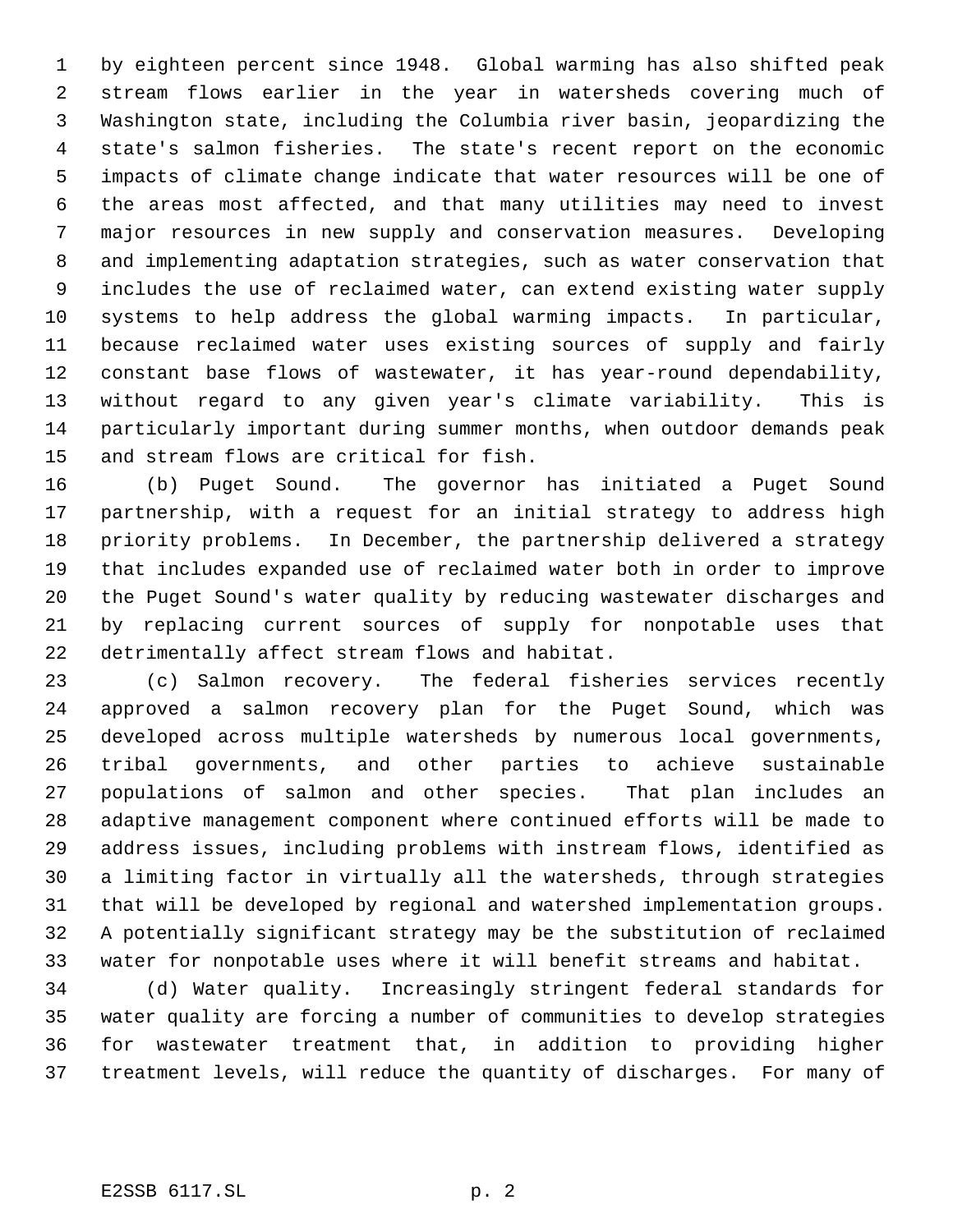those communities, facilities to produce reclaimed water will be a necessary approach to achieve both water quality and water supply objectives.

 (e) Watershed plans. Under the watershed planning act of 1997, approximately two-thirds of the watersheds in the state have used a bottom-up approach to developing collaborative plans for meeting future water supply needs. Many of those plans include the use of reclaimed water for meeting those needs.

 (f) Columbia river water management. Pursuant to legislation and funding provided in 2006, federal, state, and local governments and agencies, along with tribal governments, user groups, environmental organizations, and others are developing a comprehensive strategy for the mainstem Columbia that will ensure supplies for future growth while protecting stream flows and fish habitat. The strategy will include multiple tools that may include the potential development of new storage, conservation measures, and water use efficiency. One pathway toward conservation and efficiency is likely to be identification and implementation of reclaimed water opportunities.

 (g) Development schedule. The time frame required to plan, design, construct, and begin use of reclaimed water can be extensive due to the public information and acceptance efforts required in addition to planning, design, and environmental assessment required for infrastructure projects. This extended time frame necessitates the initiation of reclaimed water projects as soon as possible.

(2) It is therefore the intent of the legislature to:

 (a) Effectuate and reinvigorate the original intent behind the reclaimed water act to expand the use of reclaimed water for nonpotable uses throughout the state;

 (b) Restate and emphasize the use of reclaimed water as a matter of water resource management policy;

 (c) Address current barriers to the use of reclaimed water, where changes in state law will resolve such issues;

 (d) Develop information from the state agencies responsible for promoting the use of reclaimed water and address regulatory, financial, planning, and other barriers to the expanded use of reclaimed water, relying on state agency expertise and experience with reclaimed water; (e) Facilitate achieving state, regional, and local objectives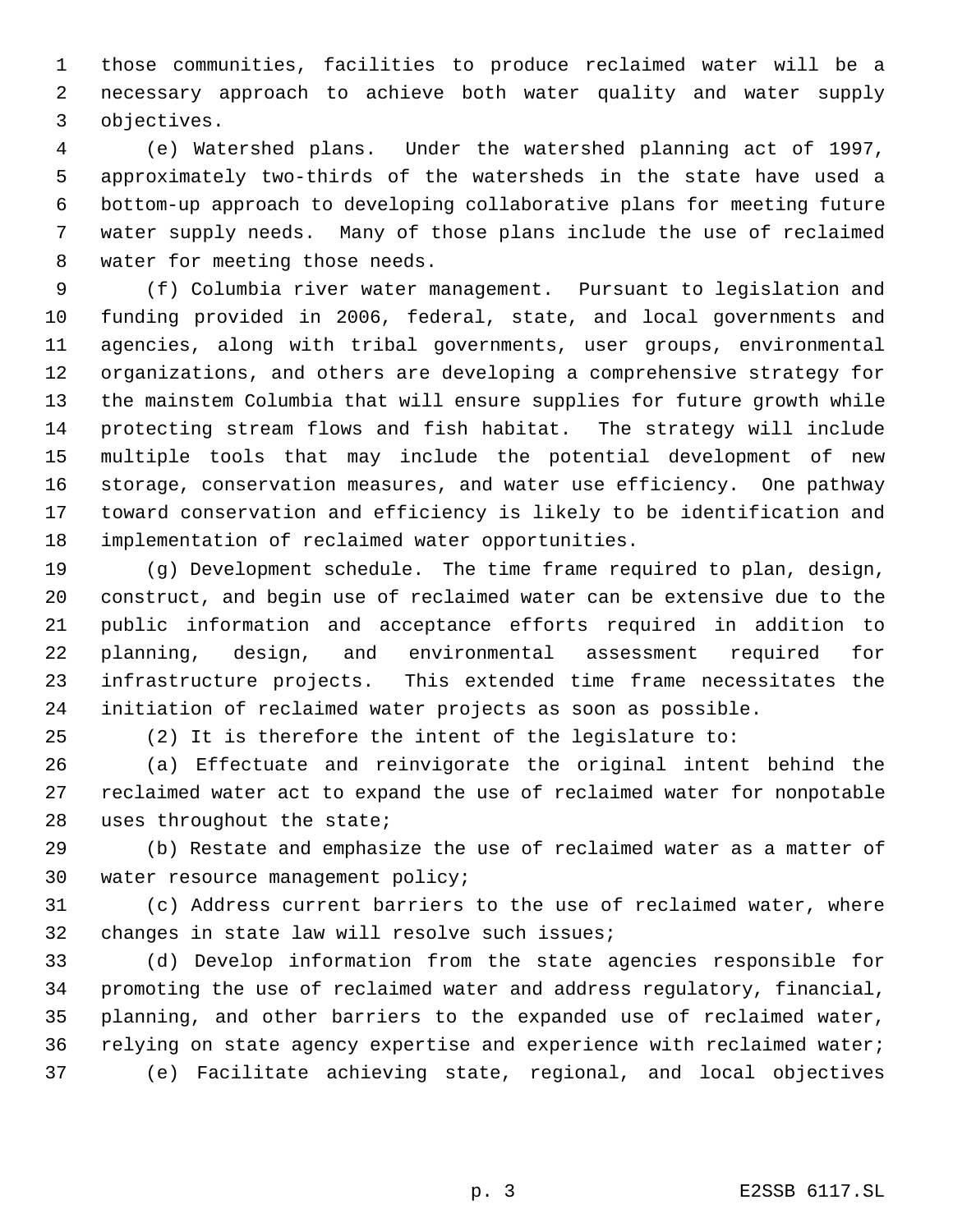through use of reclaimed water for water supply purposes in high priority areas of the state, and in regional and local watershed and water planning;

 (f) Provide planning tools to local governments to incorporate reclaimed water and related water conservation into land use plans, consistent with water planning;

 (g) Expand the scope of work of the advisory committee established under chapter 279, Laws of 2006 to identify other reclaimed water issues that should be addressed; and

 (h) Provide initial funding, and evaluate options for providing additional direct state funding, for reclaimed water projects.

 **Sec. 2.** RCW 90.46.005 and 2001 c 69 s 1 are each amended to read as follows:

 The legislature finds that by encouraging the use of reclaimed water while assuring the health and safety of all Washington citizens and the protection of its environment, the state of Washington will continue to use water in the best interests of present and future generations.

19 To facilitate the immediate use of reclaimed water ((as soon as is practicable, the legislature encourages the cooperative efforts of the 21 public and private sectors and the use of pilot projects)) for uses 22 approved by the departments of ecology and health, the state shall expand both direct financial support and financial incentives for capital investments in water reuse and reclaimed water to effectuate the goals of this chapter. The legislature further directs the department of health and the department of ecology to coordinate efforts towards developing an efficient and streamlined process for creating and implementing processes for the use of reclaimed water.

 It is hereby declared that the people of the state of Washington have a primary interest in the development of facilities to provide reclaimed water to replace potable water in nonpotable applications, to supplement existing surface and ground water supplies, and to assist in meeting the future water requirements of the state.

 The legislature further finds and declares that the utilization of reclaimed water by local communities for domestic, agricultural, industrial, recreational, and fish and wildlife habitat creation and enhancement purposes, including wetland enhancement, will contribute to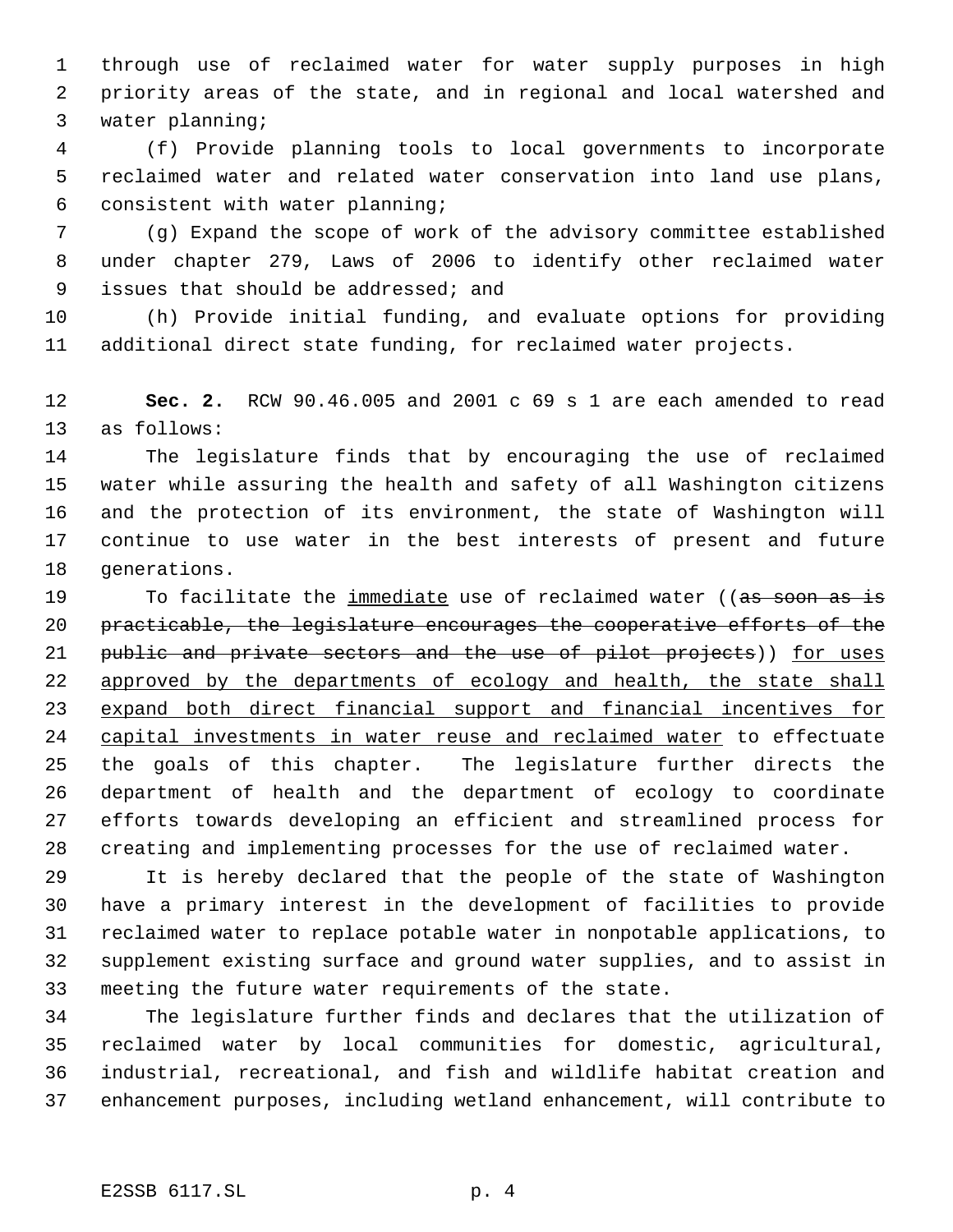the peace, health, safety, and welfare of the people of the state of Washington. To the extent reclaimed water is appropriate for beneficial uses, it should be so used to preserve potable water for drinking purposes, contribute to the restoration and protection of instream flows that are crucial to preservation of the state's salmonid fishery resources, contribute to the restoration of Puget Sound by reducing wastewater discharge, provide a drought resistant source of water supply for nonpotable needs, or be a source of supply integrated into state, regional, and local strategies to respond to population growth and global warming. Use of reclaimed water constitutes the development of new basic water supplies needed for future generations 12 and local and regional water management planning should consider 13 coordination of infrastructure, development, storage, water reclamation and reuse, and source exchange as strategies to meet water demands associated with population growth and impacts of global warming.

 The legislature further finds and declares that the use of reclaimed water is not inconsistent with the policy of antidegradation 18 of state waters announced in other state statutes, including the water pollution control act, chapter 90.48 RCW and the water resources act, chapter 90.54 RCW.

 The legislature finds that other states, including California, Florida, and Arizona, have successfully used reclaimed water to supplement existing water supplies without threatening existing resources or public health.

 It is the intent of the legislature that the department of ecology and the department of health undertake the necessary steps to encourage the development of water reclamation facilities so that reclaimed water may be made available to help meet the growing water requirements of the state.

 The legislature further finds and declares that reclaimed water facilities are water pollution control facilities as defined in chapter 70.146 RCW and are eligible for financial assistance as provided in chapter 70.146 RCW. The legislature finds that funding demonstration projects will ensure the future use of reclaimed water. The demonstration projects in RCW 90.46.110 are varied in nature and will provide the experience necessary to test different facets of the standards and refine a variety of technologies so that water purveyors can begin to use reclaimed water technology in a more cost-effective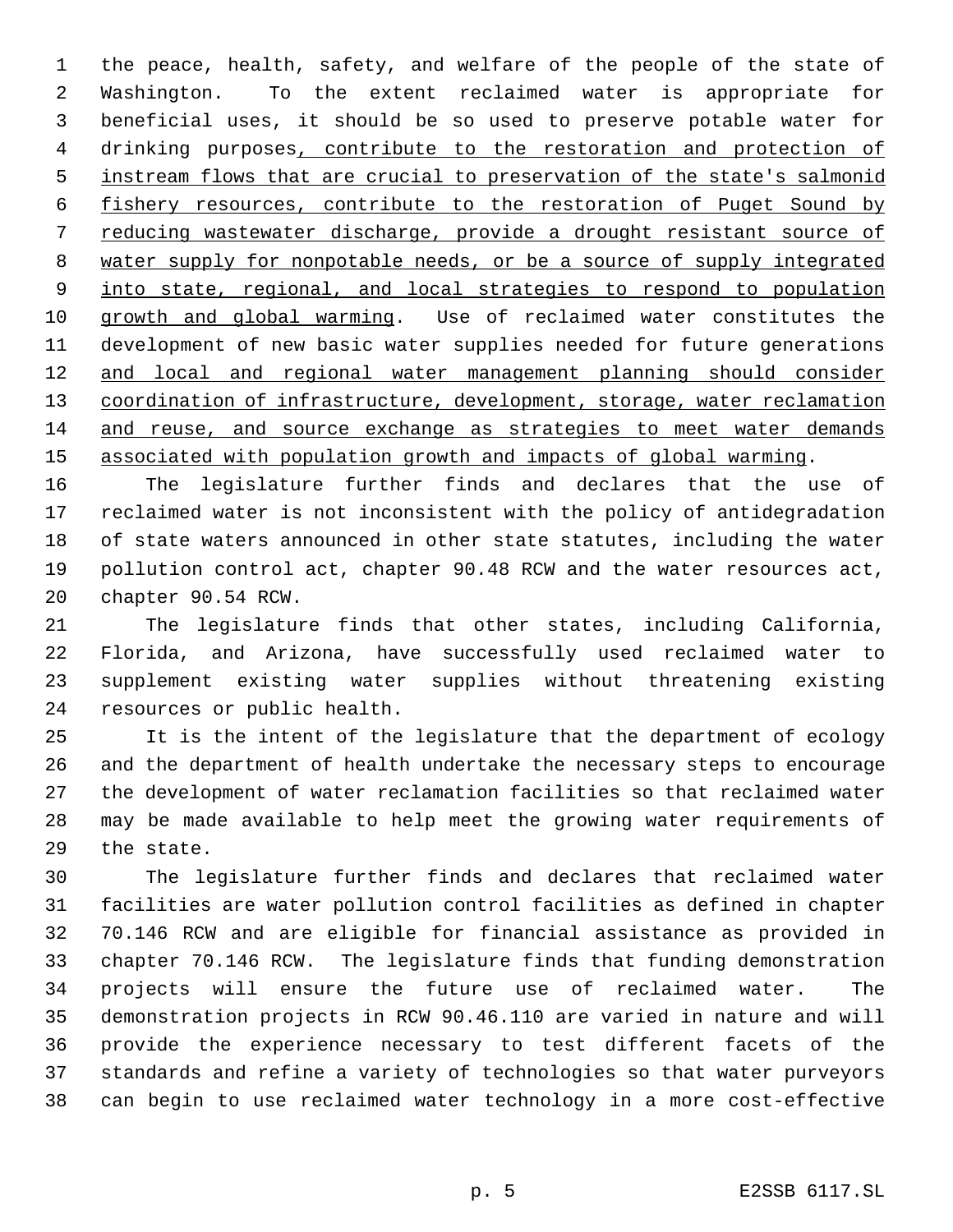manner. This is especially critical in smaller cities and communities where the feasibility for such projects is great, but there are scarce resources to develop the necessary facilities.

 The legislature further finds that the agricultural processing industry can play a critical and beneficial role in promoting the efficient use of water by having the opportunity to develop and reuse agricultural industrial process water from food processing.

 **Sec. 3.** RCW 90.46.120 and 2003 1st sp.s. c 5 s 13 are each amended to read as follows:

 (1) The owner of a wastewater treatment facility that is reclaiming water with a permit issued under this chapter has the exclusive right to any reclaimed water generated by the wastewater treatment facility. 13 Use ((and)), distribution ((of the)), and the recovery from aquifer 14 storage of reclaimed water by the owner of the wastewater treatment facility is exempt from the permit requirements of RCW 90.03.250 and 16 90.44.060, provided that a permit for recovery of reclaimed water from aquifer storage and recovery shall be reviewed under the standards established under RCW 90.03.370(2). Revenues derived from the reclaimed water facility shall be used only to offset the cost of operation of the wastewater utility fund or other applicable source of system-wide funding.

 (2) If the proposed use or uses of reclaimed water are intended to augment or replace potable water supplies or create the potential for the development of additional potable water supplies, such use or uses 25 shall be considered in the development of  $((the h e))$  any regional water supply plan or plans addressing potable water supply service by 27 multiple water purveyors. Such water supply plans include plans developed by multiple jurisdictions under the relevant provisions of chapters 43.20, 70.116, 90.44, and 90.82 RCW, and the water supply provisions under the utility element of chapter 36.70A RCW. The method by which such plans are approved shall remain unchanged. The owner of a wastewater treatment facility that proposes to reclaim water shall be included as a participant in the development of such regional water supply plan or plans.

 (3) Where opportunities for the use of reclaimed water exist within the period of time addressed by a water system plan, a water supply 37 plan<sub>t</sub> or a coordinated water system plan developed under chapters 43.20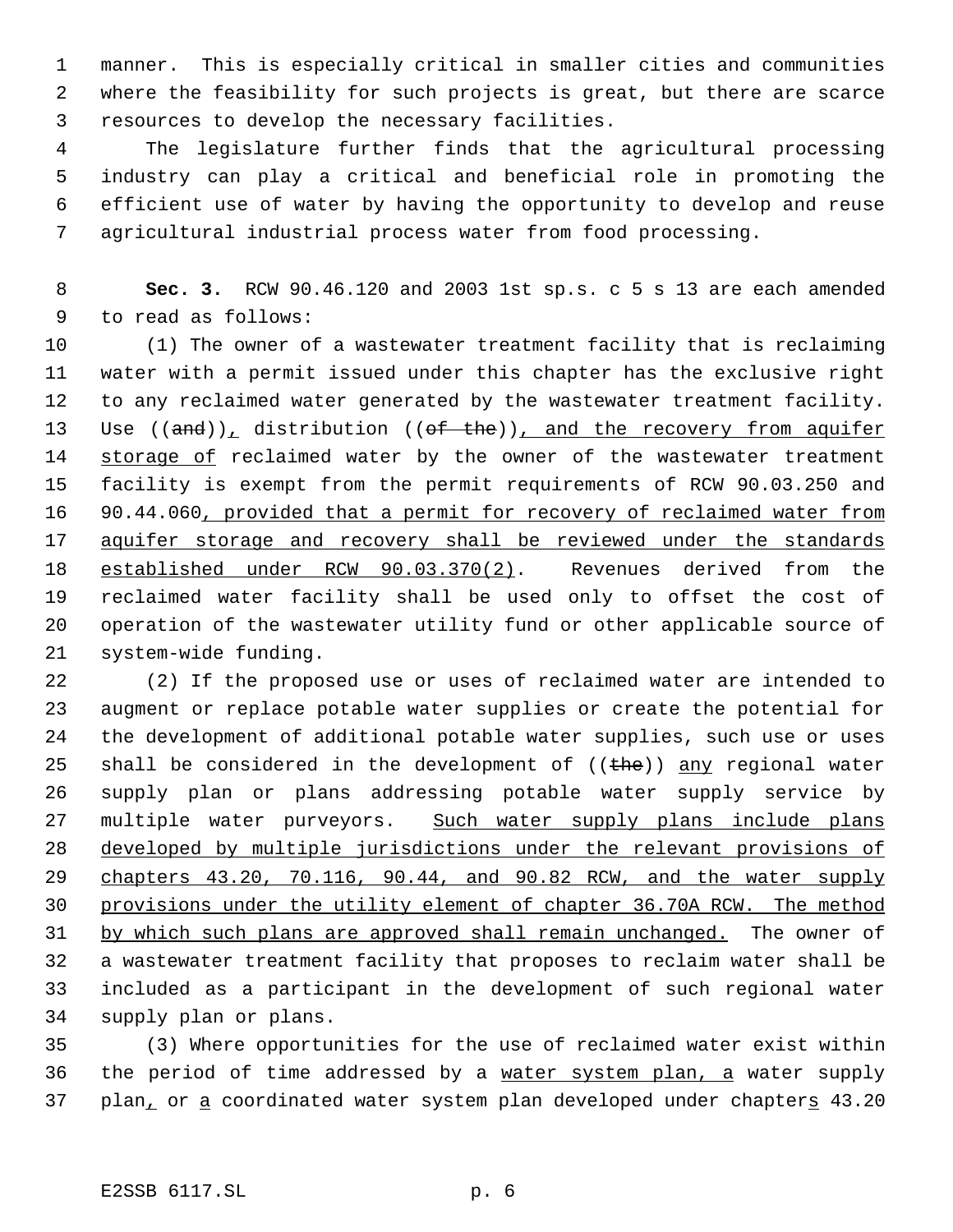$((\theta \cdot \mathbf{r}))$ , 70.116, 90.44, and 90.82 RCW, and the water supply provisions 2 under the utility element of chapter 36.70A RCW, these plans must be developed and coordinated to ensure that opportunities for reclaimed water are evaluated. The requirements of this subsection (3) do not apply to water system plans developed under chapter 43.20 RCW for utilities serving less than one thousand service connections.

 (4) The provisions of any plan for reclaimed water, developed under the authorities in subsections (2) and (3) of this section, should be included by a city, town, or county in reviewing provisions for water supplies in a proposed short plat, short subdivision, or subdivision under chapter 58.17 RCW, where reclaimed water supplies may be proposed 12 for nonpotable purposes in the short plat, short subdivision, or subdivision.

 *\*Sec. 4. RCW 90.46.130 and 2002 c 329 s 5 are each amended to read as follows:*

 *(1)(a) Except as provided in subsections (2) and (5) of this section, facilities that reclaim water under this chapter shall not impair any existing water right downstream from any freshwater discharge points of such facilities unless ((compensation or mitigation for such impairment is agreed to by the holder of the affected water right)) the impairment is mitigated or the holder of the water right is provided just compensation for the impairment. For purposes of this subsection, "just compensation" has the same meaning as provided in Title 8 RCW.*

 *(b) Any reclaimed water project that reduces the quantity of sewage treatment plant effluent discharged directly into marine waters is deemed to not impair any existing water rights.*

 *(2) Agricultural water use of agricultural industrial process water and use of industrial reuse water under this chapter shall not impair existing water rights within the water source that is the source of supply for the agricultural processing plant or the industrial processing and, if the water source is surface water, the existing water rights are downstream from the agricultural processing plant's discharge points existing on July 22, 2001, or from the industrial processing's discharge points existing on June 13, 2002.*

 *(3) The department of ecology shall convene and staff a task force to review potential barriers or issues related to development of*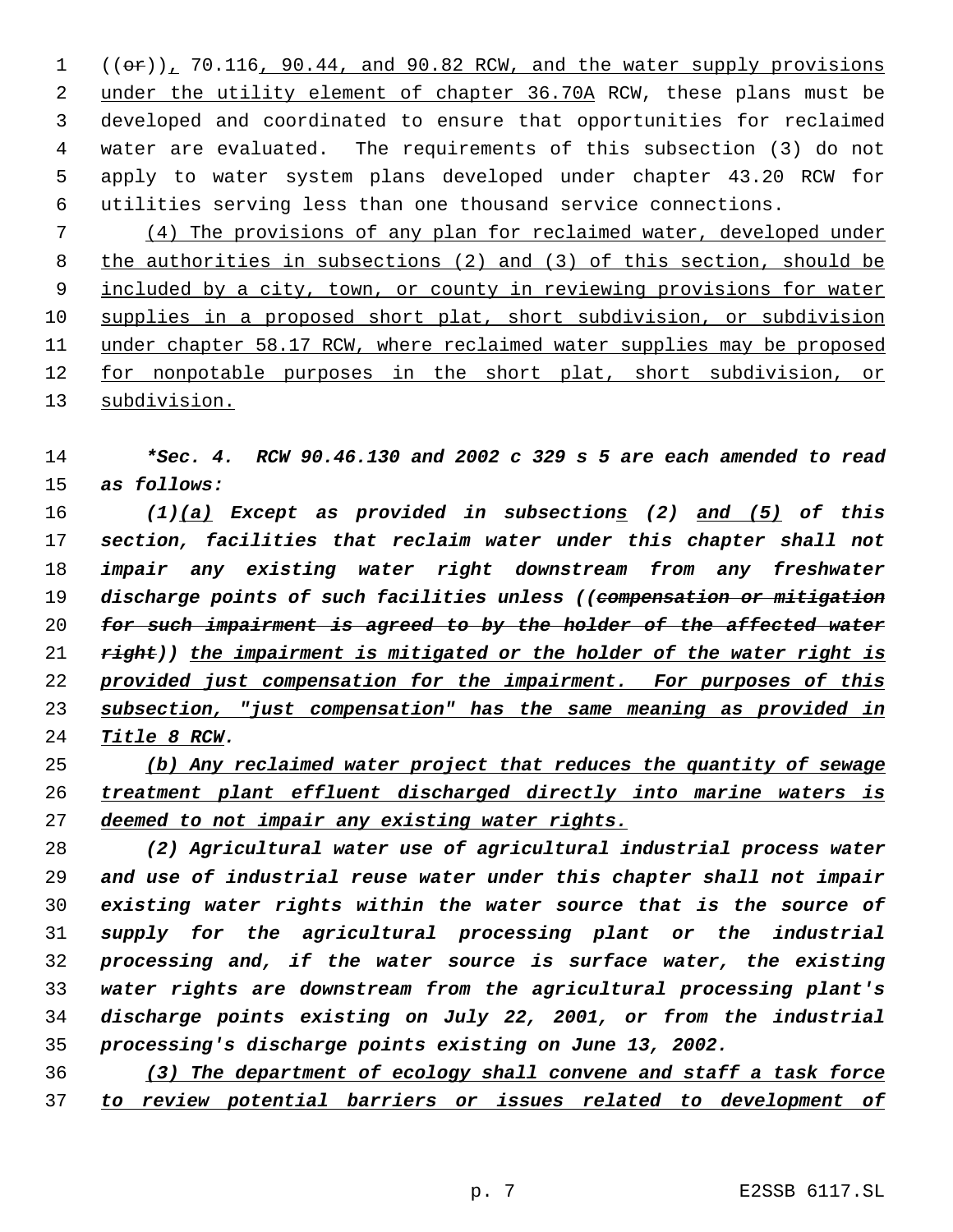*reclaimed water projects pursuant to the evaluation of water rights impairment under this section and related impairment issues and shall report the findings and any recommendations of this review to the appropriate standing committees of the legislature no later than December 31, 2007. The task force shall be cochaired by a representative from the water quality and the water resources programs at the department, and shall consist of representatives of interested groups, including the attorney general, the department of health, local governments, tribal governments, water utilities, reclaimed water utilities, wastewater utilities, environmental organizations, agricultural organizations, and businesses including golf course owners. The task force and report shall address the following topics at a minimum: (a) Internal processing of reclaimed water permits by the department, including the ability to deliver timely decisions on potential impairment of water rights; (b) compliance with state and federal water quality standards on existing and future discharges, including potential requirements on wastewater utilities to reduce discharges to water and increase upland discharges; (c) nature of water that is imported into a watershed or potentially exported from the watershed in the form of effluent or reclaimed water; (d) inequities or different treatment of processing of reclaimed water permits and wastewater permits for similar treatment and facilities; (e) ability of existing provisions of state law, such as chapter 90.48 RCW, to address possible impacts to, and mitigation for, stream flows and fish habitat; (f) technical ability to determine impacts to water sources from reclaimed water facilities; (g) approaches to these issues in other western states with significant use of reclaimed water; (h) the ability of subsection (1)(a) of this section to adequately, efficiently, and equitably address impairment compensation and mitigation.*

 *(4) For purposes of determining a claim of impairment under subsection (1)(a) of this section, of a downstream water right existing as of August 18, 1997, the applicant for a reclaimed water permit shall publish notice of an application for a permit for a reclaimed water facility in the same manner as provided for in RCW 90.48.170. If the department receives a claim of impairment within thirty days of the last publication of notice, the department shall investigate the claim of impairment and issue a written decision. The decision must include any conditions the department finds necessary to mitigate any*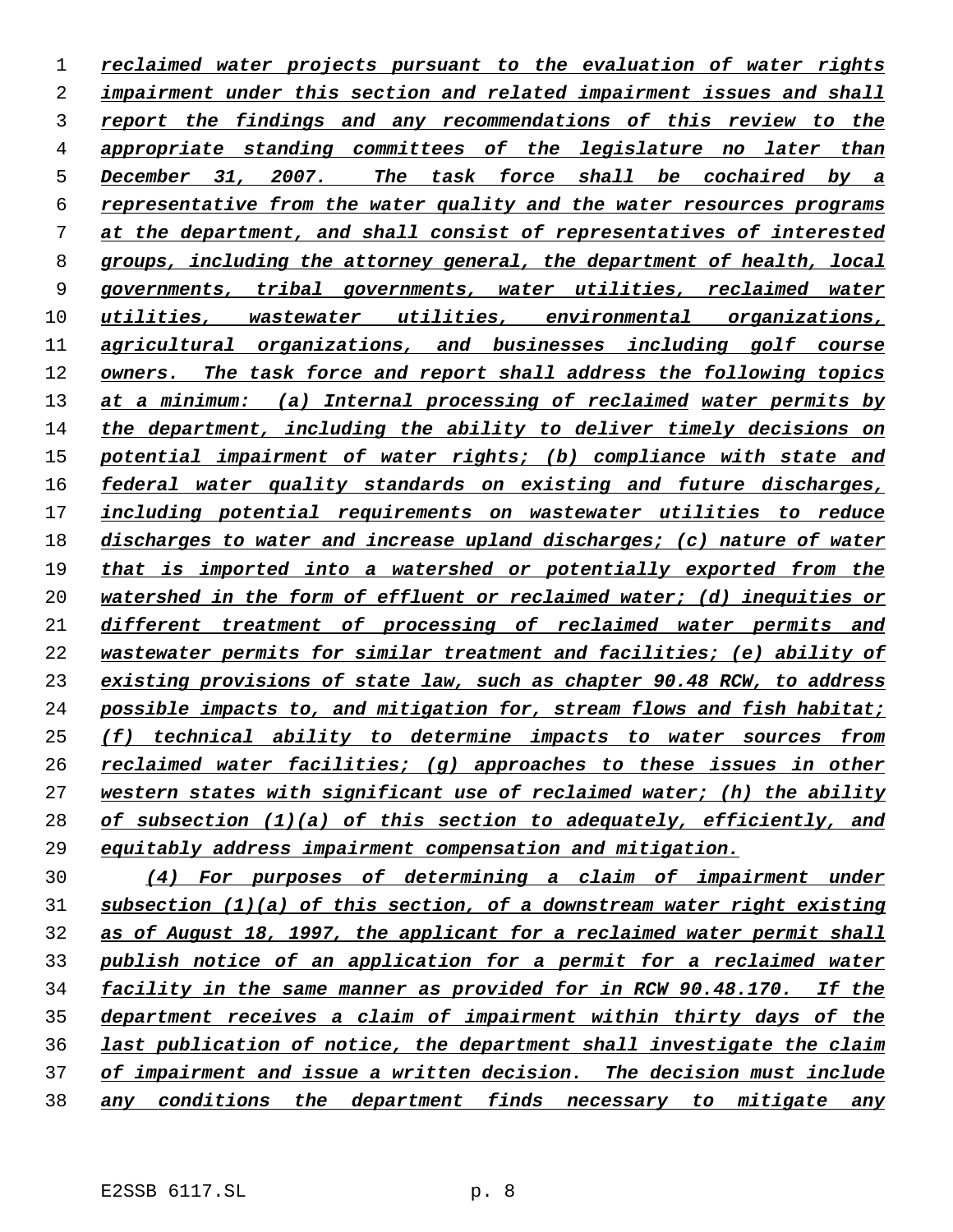*impairment. The decision must be issued within one hundred eighty days and is appealable by any party under RCW 43.21B.310, regardless of whether the party submits a claim of impairment within thirty days of the last publication of notice, upon the issuance of the decision or as part of the overall reclaimed water permit upon the issuance of a reclaimed water permit. This section may not be construed as exempting a reclaimed water project from the provisions of chapter 43.21C RCW. (5) This section may not be construed as establishing any right for a downstream water right holder to the continued discharge from an*

 *upstream wastewater treatment plant or reclaimed water facility. \*Sec. 4 was vetoed. See message at end of chapter.*

 **Sec. 5.** 2006 c 279 s 3 (uncodified) is amended to read as follows: (1) In order to identify and pursue other measures to facilitate achieving the objectives in RCW 90.46.005 for expanded, appropriate, and safe use of reclaimed water, the department of ecology and the department of health shall provide the legislature with relevant 16 information through periodic progress reports, as provided in this section.

18 (2) The department of ecology ((must present)) shall provide interim reports to the appropriate committees of the legislature by January 1, 2008, and January 1, 2009, that summarize the steps taken to 21 that date towards the final rule making required by ((section 1 of this 22  $act)$ ) RCW 90.46.015. The reports (( $must$ )) shall include, at a minimum, 23 a summary of participation in the rule advisory ((<del>group and</del>)) committee, the topics considered by the department, and issues 25 identified by the rule advisory committee as barriers to expanded use of reclaimed water that may not be addressed within the rules to be adopted by the department.

 (3) In addition to subsection (2) of this section, the department shall form a subtask force consisting of not more than ten members chosen from the existing rule advisory committee, and reclaimed water users, to further identify and recommend actions to increase the promotion of reclaimed water as a water supply and water resource management option. At a minimum, the subtask force shall consider (a) issues assigned by the rule advisory committee; (b) staffing levels, resources, and roles within both state agencies; (c) optimizing organizational structure; (d) unresolved legal issues specific to reclaimed water use; and (e) a more appropriate name to describe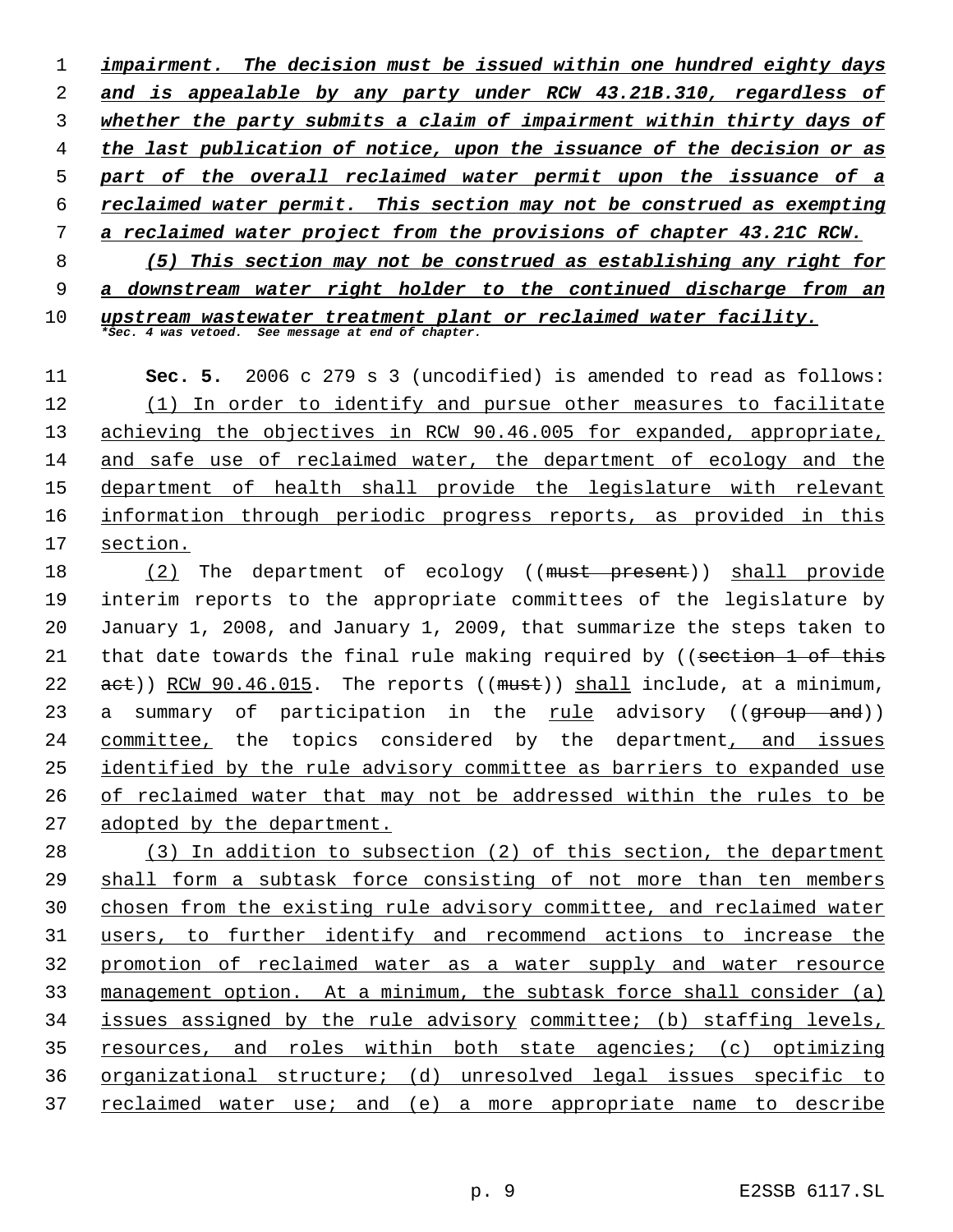1 reclaimed water. Information regarding these topics shall be appended

 to the required interim reports as the topics are considered by the advisory group.

 **Sec. 6.** RCW 90.82.043 and 2003 1st sp.s. c 4 s 3 are each amended to read as follows:

 (1) Within one year of accepting funding under RCW 90.82.040(2)(e), the planning unit must complete a detailed implementation plan. Submittal of a detailed implementation plan to the department is a condition of receiving grants for the second and all subsequent years of the phase four grant.

 (2) Each implementation plan must contain strategies to provide sufficient water for: (a) Production agriculture; (b) commercial, industrial, and residential use; and (c) instream flows. Each implementation plan must contain timelines to achieve these strategies and interim milestones to measure progress.

 (3) The implementation plan must clearly define coordination and oversight responsibilities; any needed interlocal agreements, rules, or 18 ordinances; any needed state or local administrative approvals and permits that must be secured; and specific funding mechanisms.

 (4) In developing the implementation plan, the planning unit must consult with other entities planning in the watershed management area and identify and seek to eliminate any activities or policies that are duplicative or inconsistent.

24 (5)(a) By December 1, 2003, and by December 1st of each subsequent year, the director of the department shall report to the appropriate legislative standing committees regarding statutory changes necessary to enable state agency approval or permit decision making needed to implement a plan approved under this chapter.

 (b) Beginning with the December 1, 2007, report, and then every two years thereafter, the director shall include in each report the extent to which reclaimed water has been identified in the watershed plans as potential sources or strategies to meet future water needs, and provisions in any watershed implementation plans that discuss barriers 34 to implementation of the water reuse elements of those plans. The department's report shall include an estimate of the potential cost of 36 reclaimed water facilities and identification of potential sources of funding for them.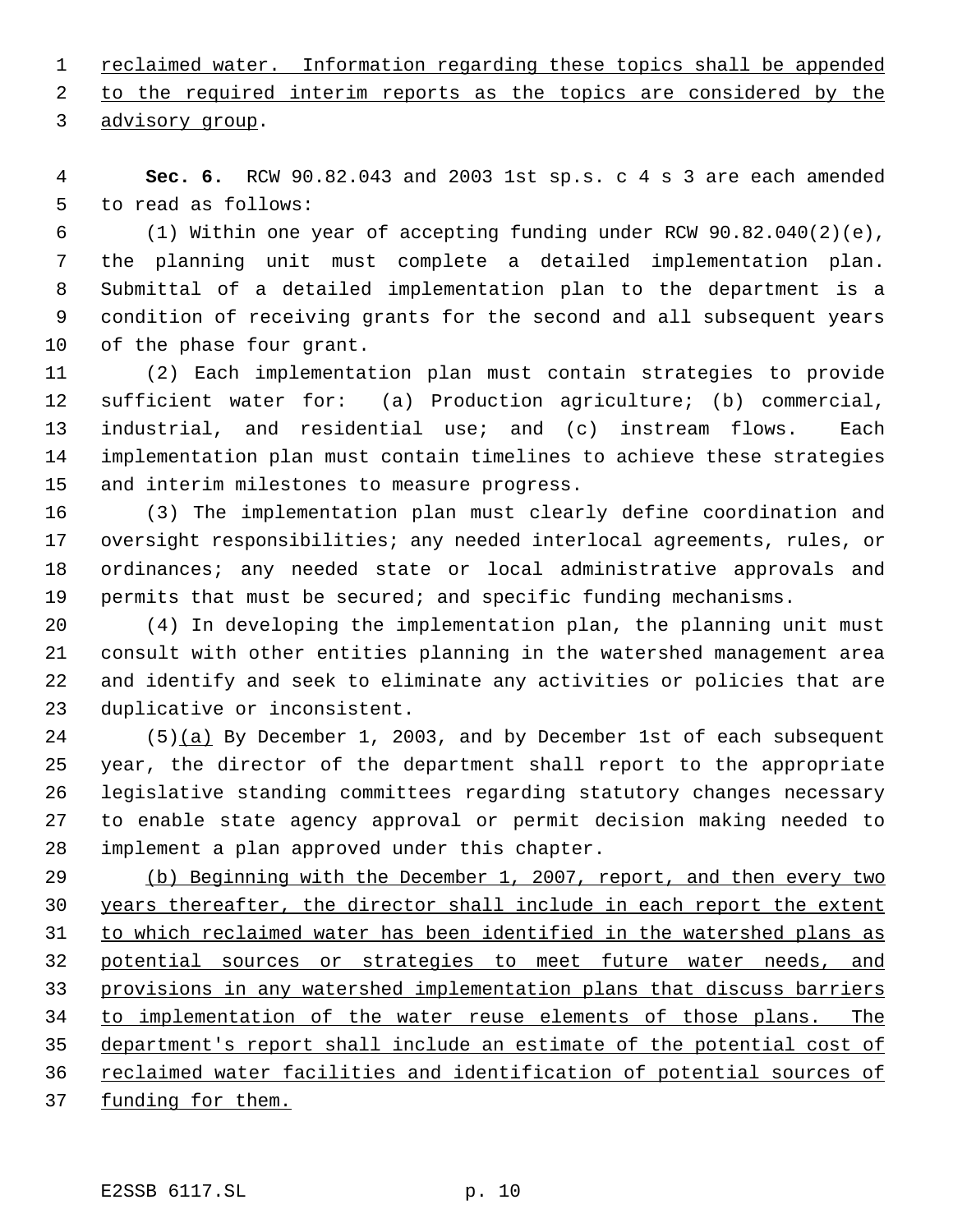NEW SECTION. **Sec. 7.** (1) By January 1, 2008, the department of health shall file a brief report with the appropriate committees of the legislature on the general status of:

 (a) Development of permit fees for industrial and commercial uses of reclaimed water as required by RCW 90.46.030;

 (b) Development of standards and guidelines for greywater use as required by RCW 90.46.140; and

 (c) Permitting of greywater use by local health officers and plumbing officials in accordance with standards and guidelines developed pursuant to RCW 90.46.140.

(2) The report shall also identify:

 (a) A general description of the number, type, and location of reclaimed water opportunities included in water supply and coordinated water system plans since 2003, as required by RCW 90.46.140;

 (b) The best information currently available regarding potential public health risks associated with reclaimed water, if any, any known occurrences of any public health incidents associated with reclaimed water use, the approaches to reclaimed water-related public health issues taken in other states, and resource needs of the department to evaluate any known public health risks; and

 (c) A description of a basic public information and public acceptance program necessary to generate public support for the beneficial use of reclaimed water.

 (3) In order to ensure brevity of the report, the department should include references to existing documents, reports, internet sites, and other sources of detailed information on the foregoing issues.

 **Sec. 8.** RCW 90.54.020 and 1997 c 442 s 201 are each amended to read as follows:

 Utilization and management of the waters of the state shall be guided by the following general declaration of fundamentals:

 (1) Uses of water for domestic, stock watering, industrial, commercial, agricultural, irrigation, hydroelectric power production, mining, fish and wildlife maintenance and enhancement, recreational, and thermal power production purposes, and preservation of environmental and aesthetic values, and all other uses compatible with the enjoyment of the public waters of the state, are declared to be beneficial.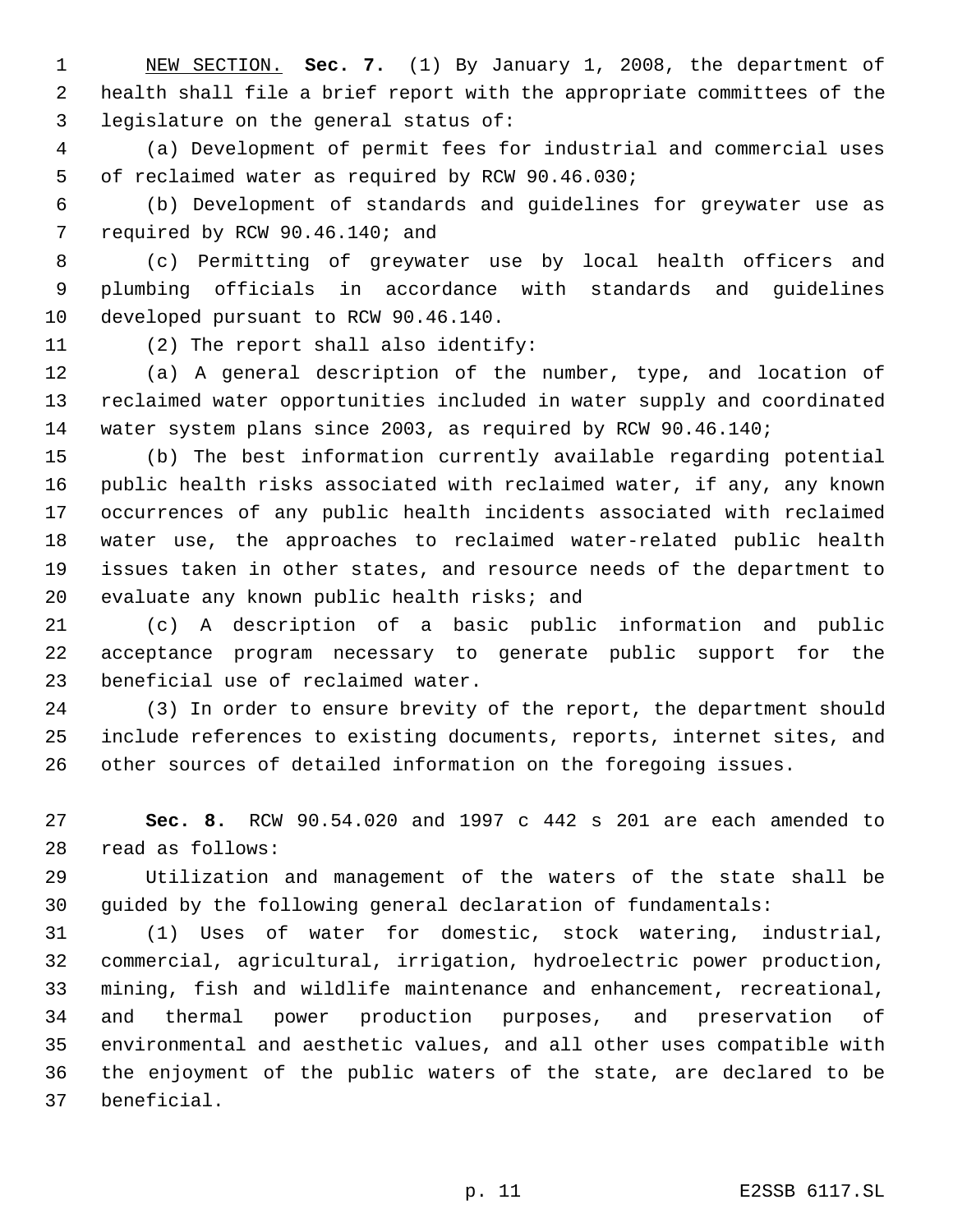(2) Allocation of waters among potential uses and users shall be based generally on the securing of the maximum net benefits for the people of the state. Maximum net benefits shall constitute total benefits less costs including opportunities lost.

 (3) The quality of the natural environment shall be protected and, where possible, enhanced as follows:

 (a) Perennial rivers and streams of the state shall be retained with base flows necessary to provide for preservation of wildlife, fish, scenic, aesthetic and other environmental values, and navigational values. Lakes and ponds shall be retained substantially in their natural condition. Withdrawals of water which would conflict therewith shall be authorized only in those situations where it is clear that overriding considerations of the public interest will be served.

 (b) Waters of the state shall be of high quality. Regardless of the quality of the waters of the state, all wastes and other materials and substances proposed for entry into said waters shall be provided with all known, available, and reasonable methods of treatment prior to entry. Notwithstanding that standards of quality established for the waters of the state would not be violated, wastes and other materials and substances shall not be allowed to enter such waters which will reduce the existing quality thereof, except in those situations where it is clear that overriding considerations of the public interest will be served. Technology-based effluent limitations or standards for discharges for municipal water treatment plants located on the Chehalis, Columbia, Cowlitz, Lewis, or Skagit river shall be adjusted to reflect credit for substances removed from the plant intake water if:

 (i) The municipality demonstrates that the intake water is drawn from the same body of water into which the discharge is made; and

 (ii) The municipality demonstrates that no violation of receiving water quality standards or appreciable environmental degradation will result.

 (4) The development of multipurpose water storage facilities shall be a high priority for programs of water allocation, planning, management, and efficiency. The department, other state agencies, local governments, and planning units formed under section 107 or 108 of this act shall evaluate the potential for the development of new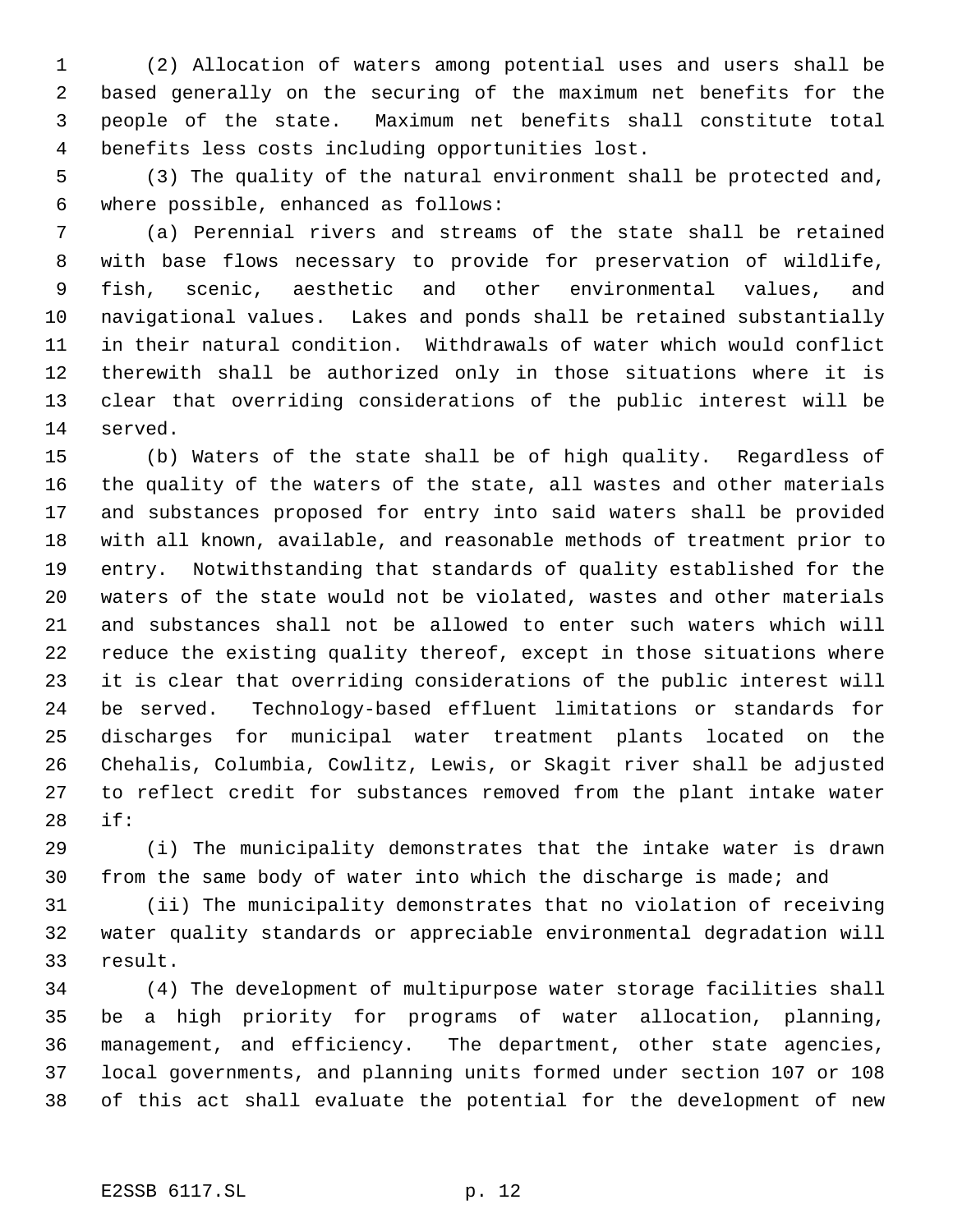storage projects and the benefits and effects of storage in reducing damage to stream banks and property, increasing the use of land, providing water for municipal, industrial, agricultural, power generation, and other beneficial uses, and improving stream flow regimes for fisheries and other instream uses.

 (5) Adequate and safe supplies of water shall be preserved and protected in potable condition to satisfy human domestic needs.

 (6) Multiple-purpose impoundment structures are to be preferred over single-purpose structures. Due regard shall be given to means and methods for protection of fishery resources in the planning for and construction of water impoundment structures and other artificial obstructions.

 (7) Federal, state, and local governments, individuals, corporations, groups and other entities shall be encouraged to carry out practices of conservation as they relate to the use of the waters of the state. In addition to traditional development approaches, 17 improved water use efficiency  $((and))_1$  conservation, and use of 18 reclaimed water shall be emphasized in the management of the state's water resources and in some cases will be a potential new source of 20 water with which to meet future needs throughout the state. Use of reclaimed water shall be encouraged through state and local planning and programs with incentives for state financial assistance recognizing programs and plans that encourage the use of conservation and reclaimed 24 water use, and state agencies shall continue to review and reduce regulatory barriers and streamline permitting for the use of reclaimed water where appropriate.

 (8) Development of water supply systems, whether publicly or privately owned, which provide water to the public generally in regional areas within the state shall be encouraged. Development of water supply systems for multiple domestic use which will not serve the public generally shall be discouraged where water supplies are available from water systems serving the public.

 (9) Full recognition shall be given in the administration of water allocation and use programs to the natural interrelationships of surface and ground waters.

 (10) Expressions of the public interest will be sought at all stages of water planning and allocation discussions.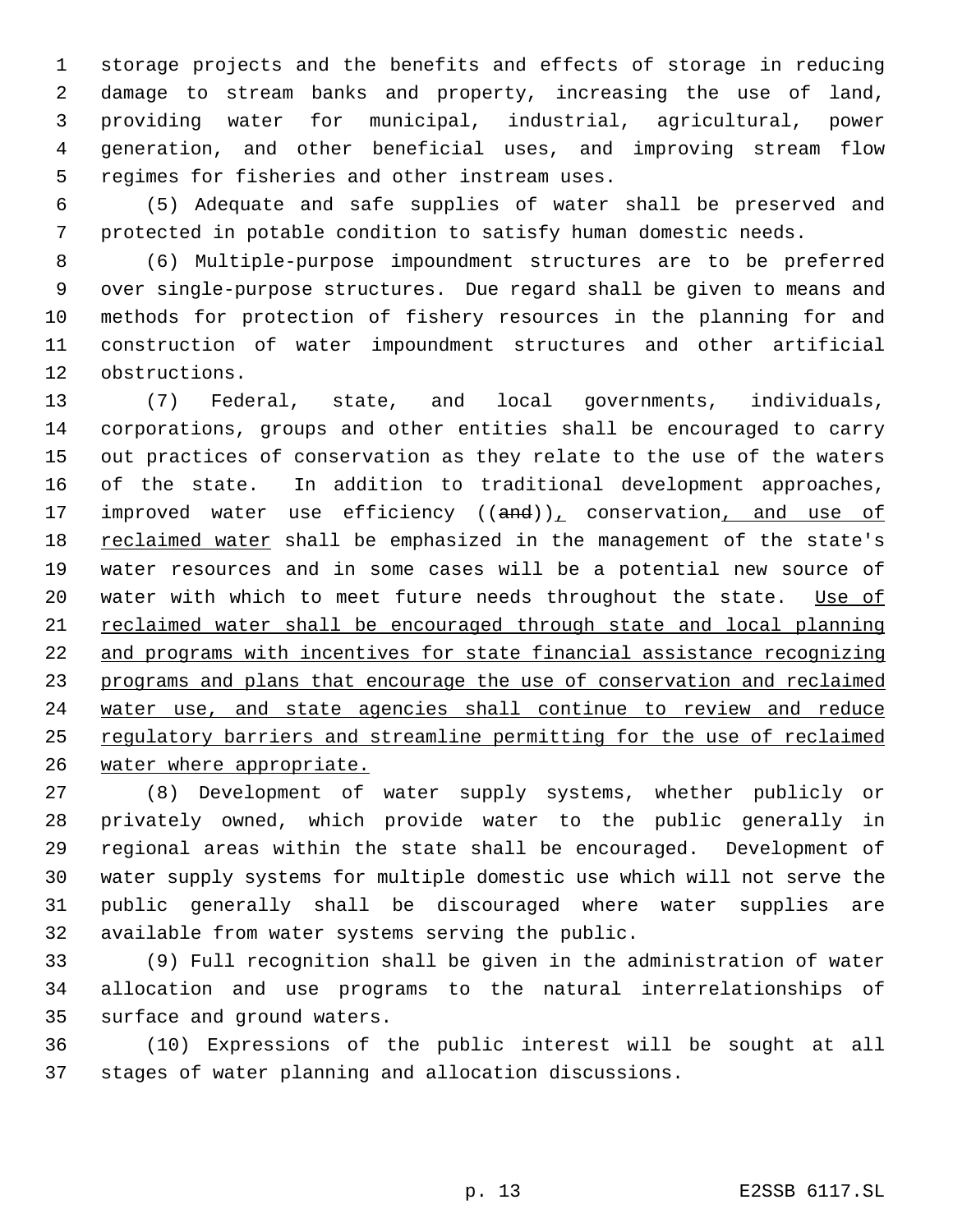(11) Water management programs, including but not limited to, water quality, flood control, drainage, erosion control and storm runoff are deemed to be in the public interest.

 **Sec. 9.** RCW 90.54.180 and 1989 c 348 s 5 are each amended to read as follows:

 Consistent with the fundamentals of water resource policy set forth in this chapter, state and local governments, individuals, corporations, groups and other entities shall be encouraged to carry out water use efficiency and conservation programs and practices consistent with the following:

 (1) Water efficiency and conservation programs should utilize an appropriate mix of economic incentives, cost share programs, regulatory programs, and technical and public information efforts. Programs which encourage voluntary participation are preferred.

 (2) Increased water use efficiency and reclaimed water should receive consideration as a potential source of water in state and local water resource planning processes. In determining the cost- effectiveness of alternative water sources, consideration should be given to the benefits of conservation, waste water recycling, and impoundment of waters. Where reclaimed water is a feasible replacement 21 source of water, it shall be used by state agencies and state facilities for nonpotable water uses in lieu of the use of potable 23 water. For purposes of this requirement, feasible replacement source means (a) the reclaimed water is of adequate quality and quantity for 25 the proposed use; (b) the proposed use is approved by the departments 26 of ecology and health; (c) the reclaimed water can be reliably supplied 27 by a local public agency or public water system; and (d) the cost of the reclaimed water is reasonable relative to the costs of conservation 29 or other potentially available supplies of potable water, after taking into account all costs and benefits, including environmental costs and benefits.

 (3) In determining the cost-effectiveness of alternative water sources, full consideration should be given to the benefits of storage which can reduce the damage to stream banks and property, increase the utilization of land, provide water for municipal, industrial, agricultural, and other beneficial uses, provide for the generation of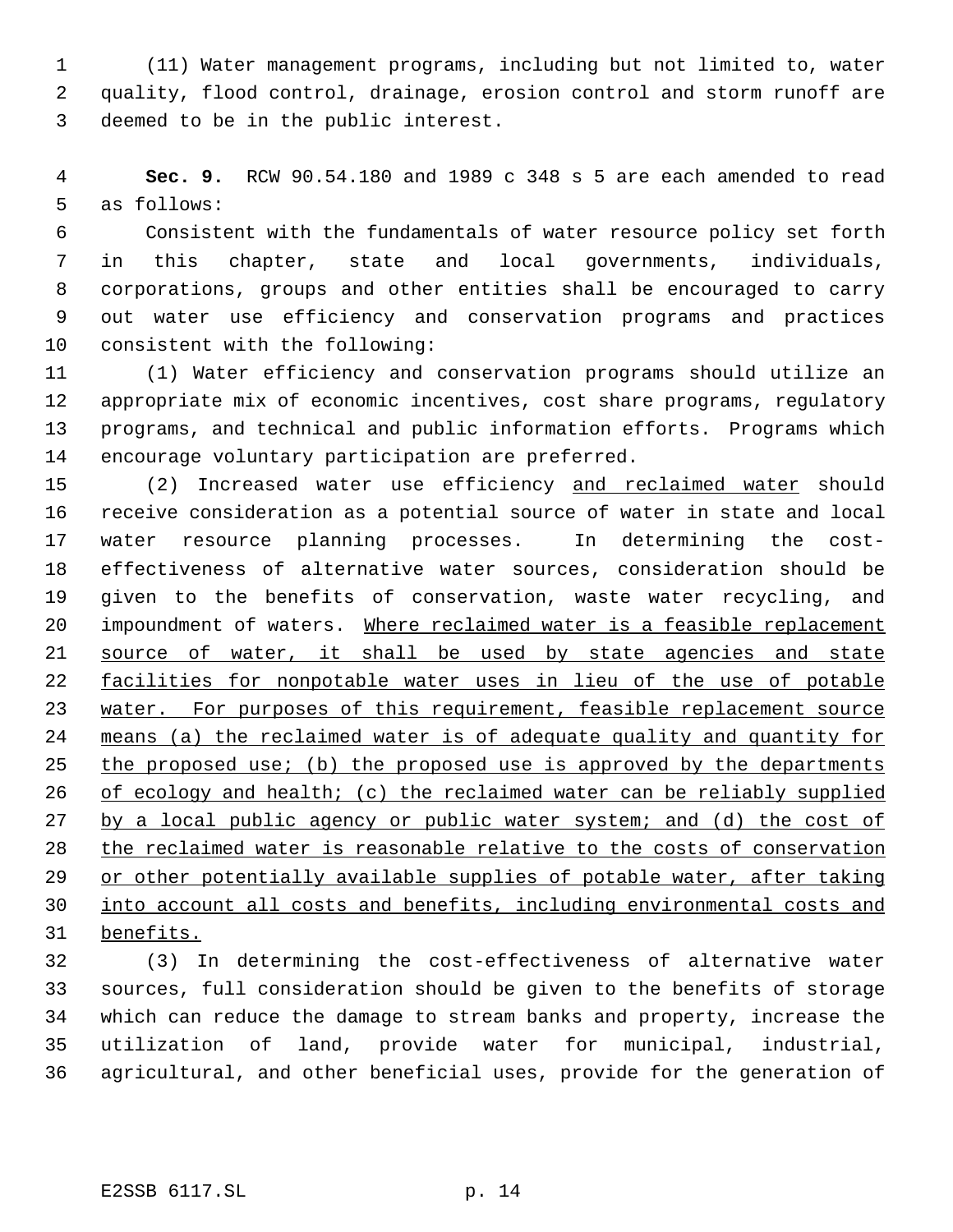electric power from renewable resources, and improve stream flow regimes for fishery and other instream uses.

 (4) Entities receiving state financial assistance for construction of water source expansion or acquisition of new sources shall develop, and implement if cost-effective, a water use efficiency and conservation element of a water supply plan pursuant to RCW 43.20.230(1).

 (5) State programs to improve water use efficiency should focus on those areas of the state in which water is overappropriated; areas that 10 experience diminished streamflows or aquifer levels; regional areas 11 that the governor has identified as high priority for investments in 12 improved water quality and quantity, including the Spokane river, the 13 Columbia river basin, and the Puget Sound; areas most likely to be affected by global warming; and areas where projected water needs, including those for instream flows, exceed available supplies.

 (6) Existing and future generations of citizens of the state of Washington should be made aware of the importance of the state's water resources and the need for wise and efficient use and development of this vital resource. In order to increase this awareness, state 20 agencies should integrate public ((education)) information programs on increasing water use efficiency into existing public information efforts. This effort shall be coordinated with other levels of government, including local governments and Indian tribes.

 NEW SECTION. **Sec. 10.** A new section is added to chapter 90.46 RCW to read as follows:

 (1) The department of ecology shall establish a subtask force from the existing rule advisory committee, and reclaimed water users, by July 31, 2007, composed of no more than ten members including a representative from the department of ecology, who shall serve as chair, a representative from the department of health, and representatives from city, county, and water-sewer district utilities, and the environmental and business communities. By January 1, 2008, the subtask force shall submit to the appropriate legislative committees a recommendation for a long-term dedicated funding program to construct reclaimed water facilities. To minimize the administrative burden, the subtask force shall work toward a coordinated effort with the current clean water state revolving fund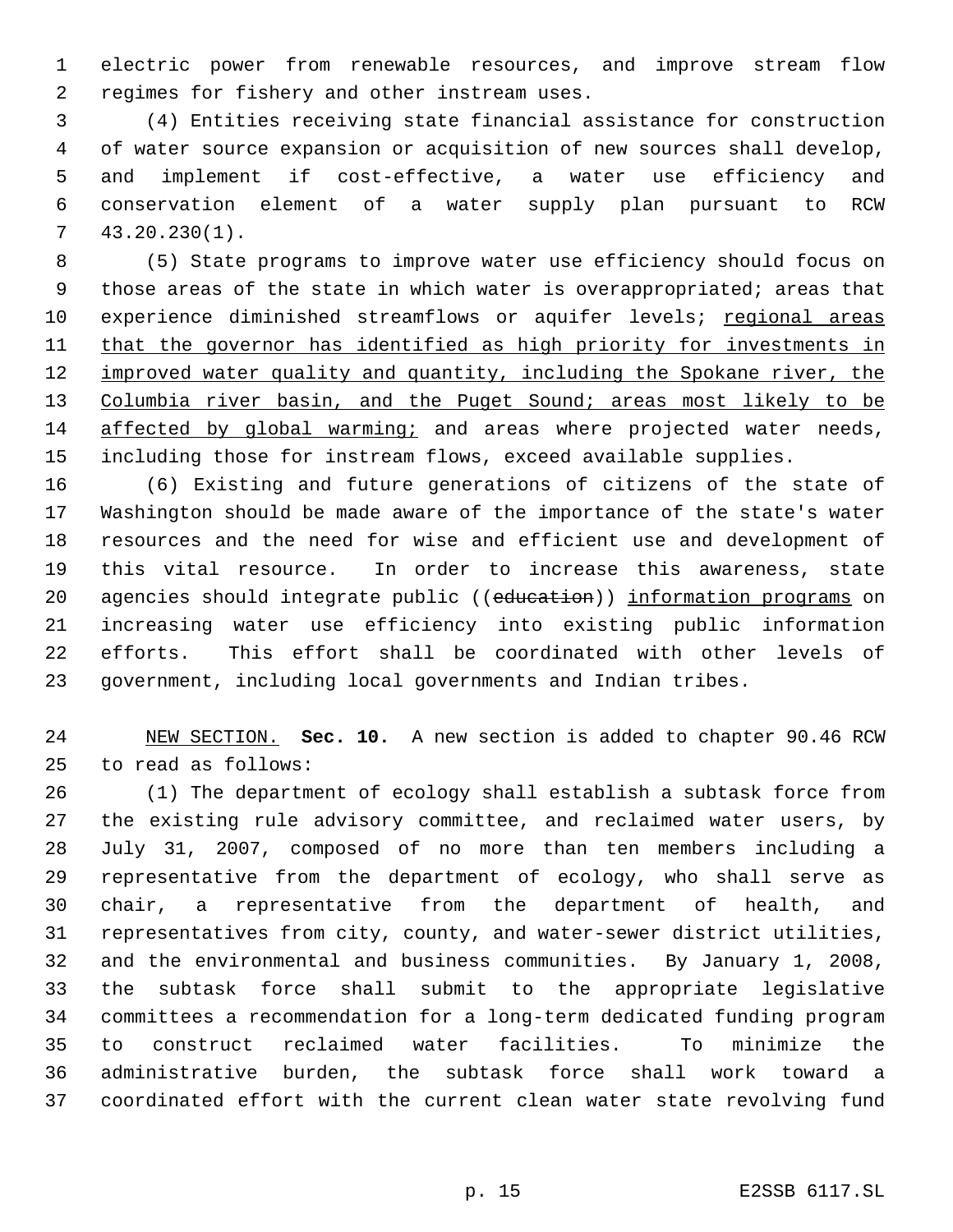and centennial clean water fund integrated program under which reclaimed water projects with a water quality benefit are currently eligible and shall review the "2006 Inventory of State Infrastructure Programs" produced by the joint legislative audit and review committee. The subtask force shall also review current existing conservation and water reuse plans or programs for cities, counties, and districts and provide a report to the appropriate legislative committees regarding the number, general nature, and extent that conservation and reclaimed water use is identified or incorporated into such plans. The subtask force also shall consider, and recommend, provisions on: (a) The inclusion of reclaimed water use criteria or requirements as an element of water use efficiency requirements required under RCW 70.119A.180 and for water system, public water system, and/or regional water plans as required under chapters 43.20 and 70.119 RCW; and (b) the current and potential use of water conservation plans or ordinances, water conservation measures in regional watershed plans, and water conservation programs adopted by cities, towns, or counties addressing the use of reclaimed water where potable water is not required by the department of health.

 (2) The recommendation shall provide a comprehensive funding, loan, and grant program that includes the following:

 (a) Eligibility requirements: Eligible components should include the additional water reclamation components to treat wastewater effluent to reclaimed water standards, distribution pump stations, storage, trunk lines, and distribution lines, and multiple-purpose projects in proportion to the costs allocated to reclaimed water;

 (b) Competitive process for funding: The funding should be competitive and establish a maximum percentage or maximum funding amount available to any applicant;

 (c) Priorities for funding that target reclaimed water projects ready to proceed, local support for the project, projects in areas that have adopted mandatory use ordinances or letters of intent to execute user contracts, projects providing broader public benefits to environmental water quality or water resource needs such as Puget Sound restoration, Columbia river water management strategies, water quality improvements, wetlands habitat, and instream flows, projects with benefits that clearly extend to citizens other than the utility ratepayers; and